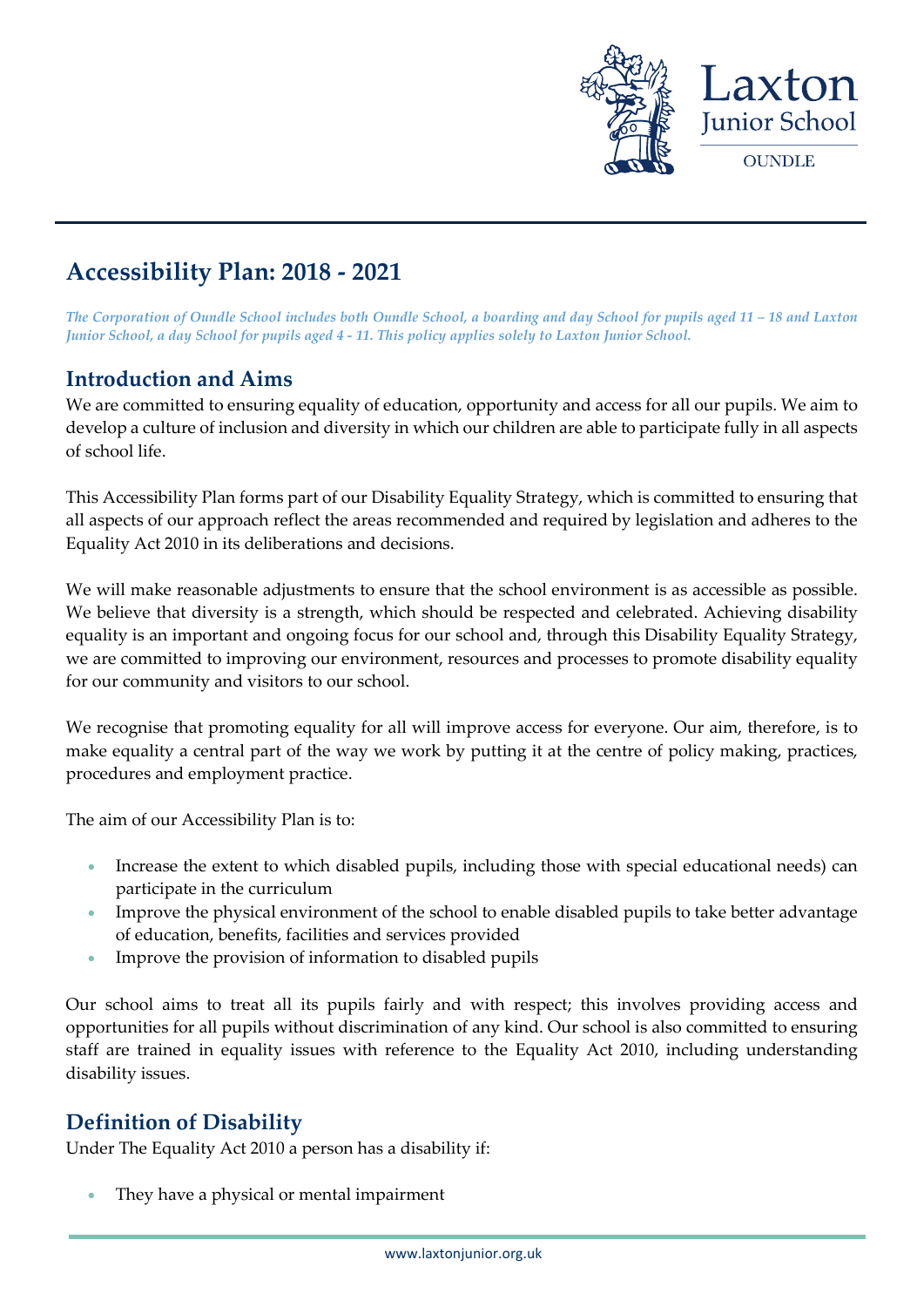The impairment has a substantial and long term adverse effect on their ability to perform normal day to day activities.

### **Responsibility**

Overall responsibility for monitoring and evaluating the effectiveness of the Accessibility Plan resides with the Governing Body. The Laxton Junior School Disability Equality Steering Group is responsible for developing the Plan, identifying priorities for action and coordinating its implementation. The Steering Group includes the following staff members:

- Head
- Deputy Head
- Designated Safeguarding Lead
- Assistant Head Academic
- Assistant Head Admissions
- Head of Educational Support
- Operations Manager

Whilst the Disability Steering Group has overall responsibility for developing the Accessibility Plan, all members of staff are responsible for identifying any potential areas for address.

# **Involvement and Consultation**

The school recognises that the involvement of disabled children, staff, parents and members of the school community who use the school facilities is essential. We aim to gain their involvement by:

- Discussing accessibility with the School Council so that they can share their ideas
- Building accessibility into PSHE lessons and encouraging children to share their ideas
- Using SEND review meetings to highlight any specific requirements
- Highlighting in school documentation and on the school website our approach to accessibility
- Liaising with pre-schools, playgroups, nurseries, and the schools of prospective pupils to understand the needs of individual children as they transfer to our school
- Reminding parents and carers at Parent Conferences that staff are available to discuss ways in which we can improve the provision for disabled children
- Asking all community members to communicate any concerns so that we can provide, within reasonable means, an equality of access to the education and opportunity that we provide
- Consulting with specialist disability bodies and groups as required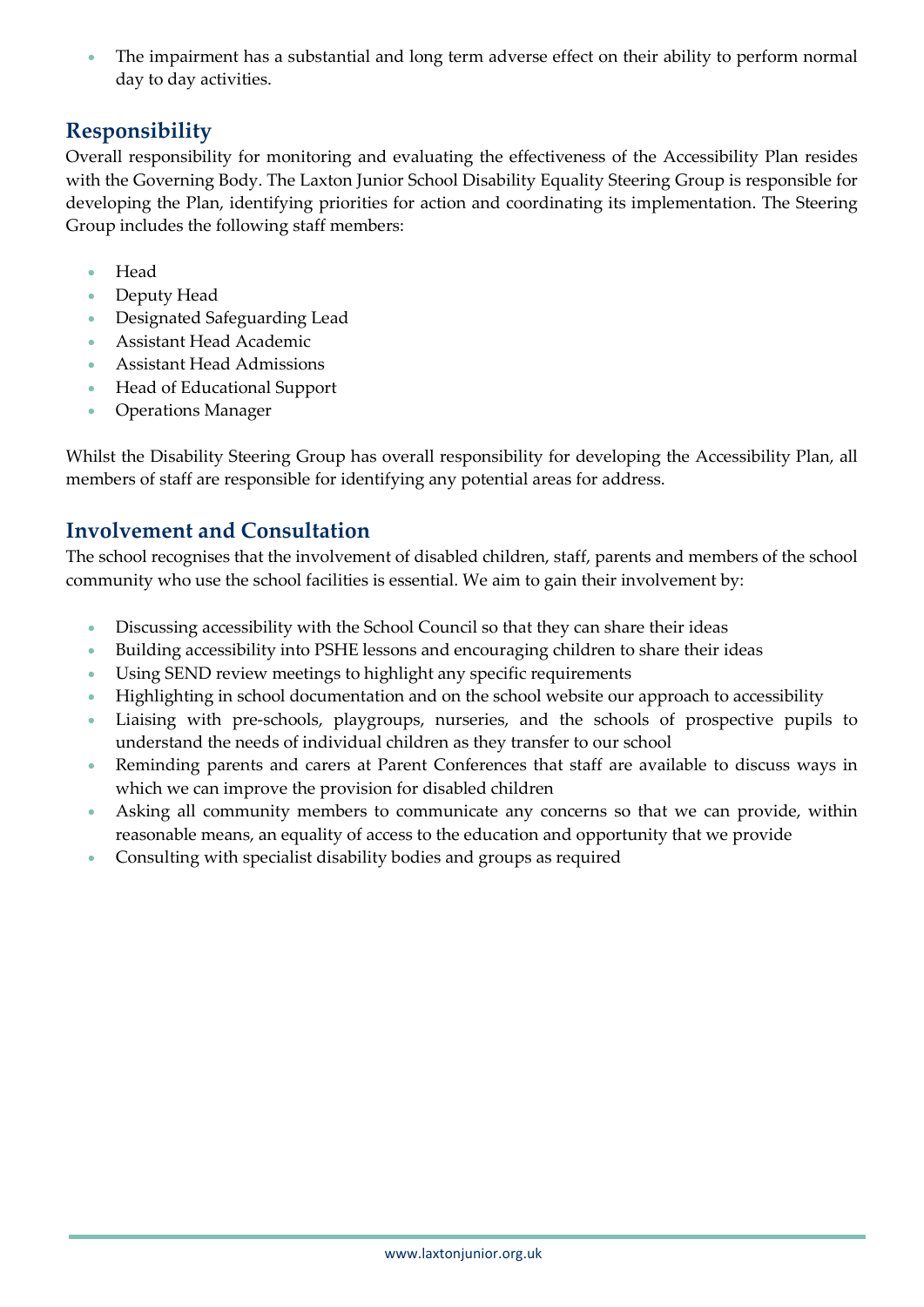## **Current Good Practice**

The following information identifies where our existing access enables all children, regardless of disability, to take a full and active part in school life.

#### **Increase the extent to which disabled pupils can participate in the curriculum**

- This includes teaching and learning and the wider curriculum of the school, such as participation in after school clubs, leisure and cultural activities or school visits.
- Small class sizes enable greater personalisation of the curriculum
- Individual Education Plans enable staff and children to work on specific targets relevant to their needs
- Staff deliver a differentiated curriculum using a variety of appropriate resources to tailor the learning to all children
- Regular progress reviews take place with children and parents
- Target setting takes into account the needs of children who require support
- Learning Support staff identify and support children with a range of accessibility needs
- The curriculum is regularly reviewed to ensure it is appropriate for all children
- Educational visitors and trips are accessible to all current students
- Some curriculum resources include examples of disabled children
- Specialist, one-to-one teaching assistants support children with specific needs
- LJS makes use of OS' mental health lead and their designated Health Centre
- External learning specialists working in conjunction with teachers and Learning Support staff
- Laptops/iPads used to support children with specific learning needs

#### Im**prove the physical environment to enable disabled pupils to take better advantage of education, benefits, facilities and services provided**

This includes the current physical environment of the school and the use of physical aids to access education.

- All staircases have double height handrails
- The second floor is accessible by a lift
- Corridor width enables accessibility
- Disabled toilet facility
- Resources regularly used by children are at an appropriate height
- Disabled parking space reserved near main entrances
- Physical environment is safe and welcoming
- Double opening doors to all classrooms
- Dining and swimming facilities have ramp access
- All inside learning spaces are well lit

#### **Improve the availability of accessible information to disabled pupils**

This includes the written information that is provided by the school to its pupils including disabled pupils.

- Coloured overlays or paper are used to support children with dyslexia
- Important information is made available to through Form Teachers and the peer network (e.g. House Captains), assemblies, handouts, noticeboards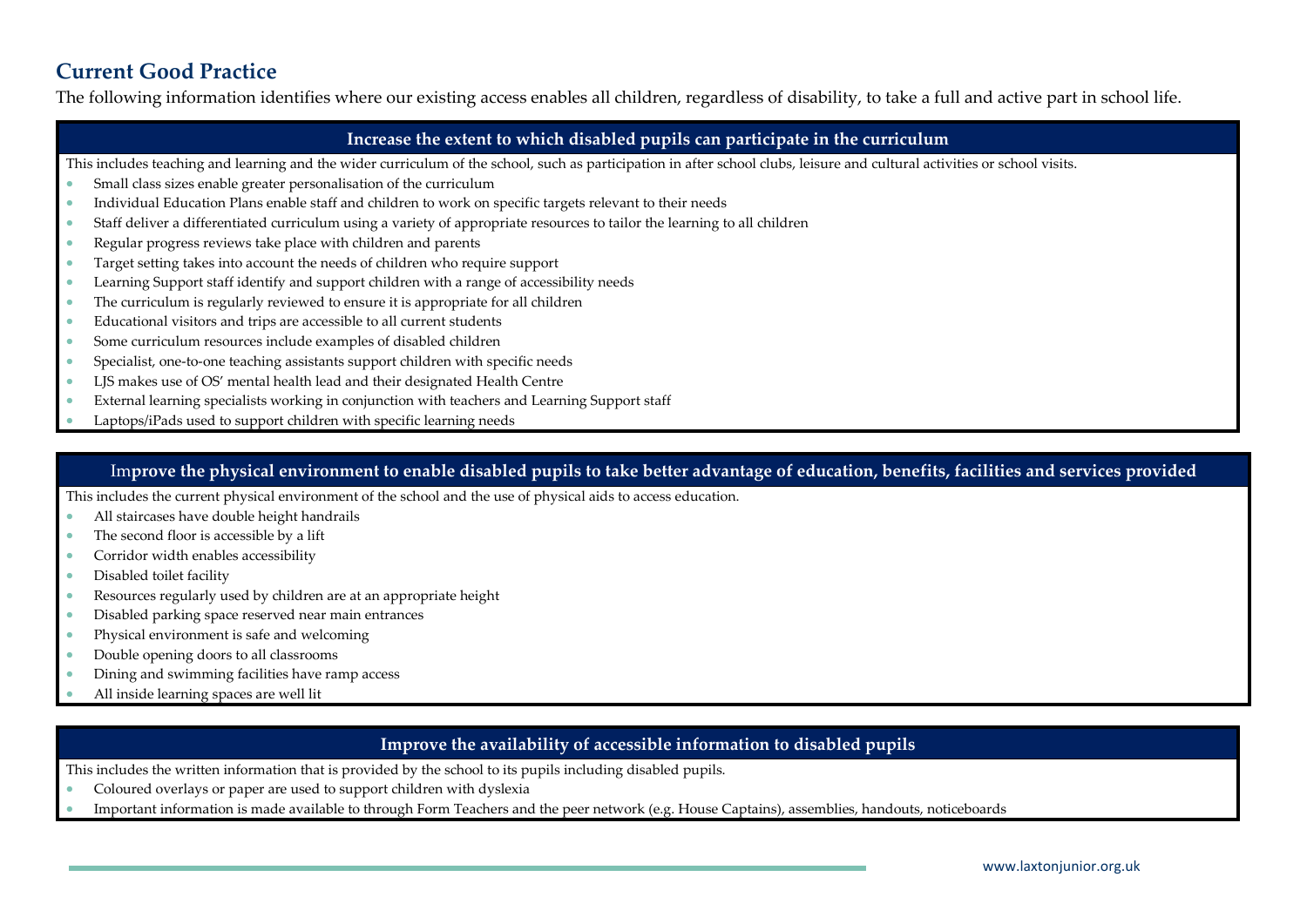# **Action Plan**

This Action Plan sets out the aims of our Accessibility Plan in accordance with the Equality Act 2010. Timeframes refer to ongoing, Short Term (this academic year – 2017/18), Medium Term (by the end of next academic year – 2018/19) and Long Term (by the end of the current Plan – 2019/20) objectives.

| Aim                                                                           | Objectives                                                                                                                                    | <b>Actions</b>                                                                                                                                                          | Responsibility           | <b>Timeframe</b> | <b>Success Criteria</b>                                                                                                                                                                         | <b>Ongoing Review</b>                                                                                                                                                                                                                                                                          |
|-------------------------------------------------------------------------------|-----------------------------------------------------------------------------------------------------------------------------------------------|-------------------------------------------------------------------------------------------------------------------------------------------------------------------------|--------------------------|------------------|-------------------------------------------------------------------------------------------------------------------------------------------------------------------------------------------------|------------------------------------------------------------------------------------------------------------------------------------------------------------------------------------------------------------------------------------------------------------------------------------------------|
| Increase the                                                                  | To be up-to-date and informed<br>about the curricular access needs of<br>all children at LJS                                                  | Regular liaison between JSF/SAH<br>to ensure all children's needs are<br>met in accordance with their<br>Support Plans. JSF/SAH be aware<br>of any legislative changes. | <b>SAH</b><br><b>JSF</b> | Ongoing          | Be up-to-date and informed about<br>the curricular access needs of all<br>children at LJS.                                                                                                      | Weekly meetings between SAH<br>and JSF to discuss children's<br>learning needs across the<br>school; regular meetings<br>between JSF and staff about<br>specific cases                                                                                                                         |
|                                                                               | To continually develop staff<br>understanding and expertise of<br>differentiating across the<br>curriculum                                    | Provide CPD and reading<br>material as appropriate.                                                                                                                     | <b>SAH</b>               | Ongoing          | Staff understanding and expertise<br>of differentiation is enhanced in<br>order to enable disabled pupils to<br>participate fully in the<br>curriculum.                                         | Monitoring and evaluating<br>programme developed by SAH<br>in 2020; regular CPD on school-<br>wide initiatives, such as<br>Challenge, Responsive<br>Teaching and specific<br>educational support techniques<br>given; staff have an individual<br>CPD process and access to<br>wider provision |
| extent to which<br>disabled<br>pupils can<br>participate in<br>the curriculum | To ensure either TAs or ES teachers<br>are in core subject lessons<br>supporting children with learning<br>needs                              | Review ES and TA support is in<br>place as far as is practicable and<br>alter timetables accordingly.                                                                   | <b>SMC</b><br><b>JSF</b> | Short<br>Term    | Every form in the Junior<br>department has LS or TA support<br>in at least one lesson per week for<br>each core subject. Every core<br>lesson in the Infant department<br>will have TA support. | TAs and ES staff in every Maths<br>lesson and every KS1 English<br>lesson; currently, half of the KS2<br>English lessons have TA and/or<br>ES support                                                                                                                                          |
|                                                                               | To introduce Pupil Progress<br>Meetings that encourage staff to<br>identify and implement the<br>structures needed to support all<br>children | All staff are fully informed of<br>pupil progress and the structures<br>needed for their support as and<br>when changes to their needs<br>occur.                        | SAH                      | Medium Term      | Pupil Progress Meetings take<br>place as and when required.                                                                                                                                     | These have been introduced by<br>SAH in 2020 as part of the<br>Monitoring and evaluating<br>programme                                                                                                                                                                                          |
|                                                                               | To further improve our provision<br>and use of technology when<br>supporting children with specific<br>needs                                  | Investigate and assess needs of<br>the children and implement<br>necessary provision where<br>practicable and appropriate.                                              | SAH                      | Medium Term      | Technology is used appropriately<br>to meet each child's needs.                                                                                                                                 | The introduction, by SAH, of<br>Classroom Monitor and<br>Tapestry is supporting teacher<br>understanding of attainment<br>and progress, and guiding next<br>steps in lesson planning                                                                                                           |
|                                                                               | To develop an online learning<br>platform that supports children<br>(and their families) outside of<br>school                                 | SAH to work with FH and OS IT<br>Support to facilitate an online<br>learning platform.                                                                                  | <b>SAH</b>               | Long<br>Term     | An online learning platform that<br>supports children (and their<br>families) outside of school is<br>available to all.                                                                         | Microsoft Teams now fully<br>adopted as our online learning<br>platform; it is used for<br>homework and remote learning                                                                                                                                                                        |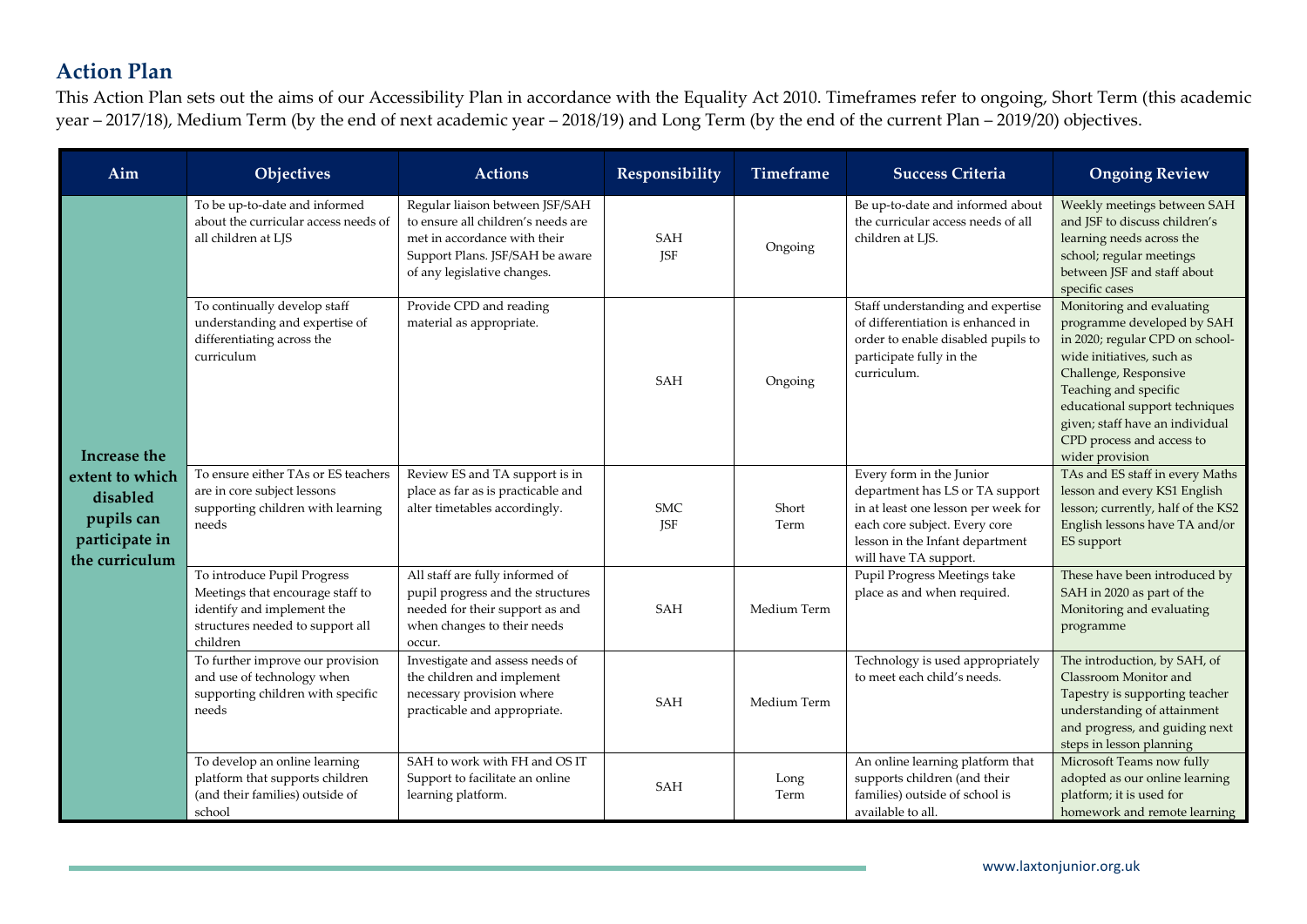| Aim                                                                                                                                                                           | Objectives                                                                                                   | <b>Actions</b>                                                                                      | Responsibility                                      | Timeframe      | <b>Success Criteria</b>                                                                                                                            | <b>Ongoing Review</b>                                                                                                                                              |
|-------------------------------------------------------------------------------------------------------------------------------------------------------------------------------|--------------------------------------------------------------------------------------------------------------|-----------------------------------------------------------------------------------------------------|-----------------------------------------------------|----------------|----------------------------------------------------------------------------------------------------------------------------------------------------|--------------------------------------------------------------------------------------------------------------------------------------------------------------------|
| Improve the<br>physical<br>environment to<br>enable disabled<br>pupils to take<br>better<br>advantage of<br>education,<br>benefits,<br>facilities and<br>services<br>provided | To ensure that all corridors and<br>workspaces are kept clear and<br>uncluttered                             | Fortnightly health and safety and<br>accessibility walks through School.<br>Reminders in Briefings. | <b>SMC</b><br>KF                                    | Ongoing        | Clear access through corridors and<br>stairways; fire exits always clear;<br>ease of movement for all                                              | SMC and KF now have<br>fortnightly health and safety<br>walks in place                                                                                             |
|                                                                                                                                                                               | To ensure that all signage is clear<br>and visible around the school                                         | Weekly walks round School.<br>External signage checked by<br>grounds staff and DH                   | <b>SMC</b>                                          | Ongoing        | All signage, both internal and<br>external clear of obstructions; all<br>signage in clear & appropriately<br>sized font                            | As above                                                                                                                                                           |
|                                                                                                                                                                               | To ensure that all new parents are<br>invited to share any access<br>arrangement needs for their<br>children | Add 'Additional needs of the<br>child' to the Pupil Information<br>forms                            | <b>REW</b>                                          | Ongoing        | Prospective parents have the<br>opportunity to share details of<br>their children's individual needs<br>prior to joining                           | This has been added to the Pupil<br><b>Information Form</b>                                                                                                        |
|                                                                                                                                                                               | To respond to any new access<br>arrangement needs highlighted by<br>prospective parents                      | DH. AHAd and HES to<br>collaborate following first<br>communication from prospective<br>parents     | <b>SMC</b><br><b>REW</b><br>JSF                     | Ongoing        | Prospective parents satisfied with<br>arrangements put in place;<br>reaction to information swift and<br>realistic relative to the issue           | SMC, REW and JSF connect<br>should new information<br>highlight an additional<br>requirement                                                                       |
|                                                                                                                                                                               | To be up-to-date and informed of<br>all physical access needs of the<br>children at LJS                      | Regular liaison with HES and<br><b>AHA</b>                                                          | <b>SMC</b><br><b>REW</b><br>JSF                     | Ongoing        | Termly review of procedures for<br>children with specific<br>requirements; review at entry level<br>alongside Registrar                            | SMC, REW and JSF connect<br>should new information<br>highlight an additional<br>requirement                                                                       |
|                                                                                                                                                                               | To provide accessibility aids so<br>that all children can make use of<br>LJS facilities                      | Ensure staff aware that DH and<br>HES are the port of call to ensure<br>accessibility aids          | <b>SMC</b><br><b>JSF</b>                            | Short<br>Term  | Every child able to access every<br>part of the School and its ground<br>as necessary and equitably with or<br>without suitable aids or assistance | SMC and JSF have a list of<br>children who require an<br>accessibility aid of any<br>description and ensure that all is<br>being done to achieve this<br>provision |
|                                                                                                                                                                               | To improve outside lighting so<br>that all children can see clearly in<br>winter                             | Liaise with Estates to set light<br>timers one hour earlier                                         | <b>SJR</b>                                          | Short<br>Term  | Children and staff are able to see<br>clearly when outside in winter                                                                               | This was implemented in<br>summer 2018; further<br>improvements are being<br>discussed.                                                                            |
|                                                                                                                                                                               | To include a hearing loop in the<br>hall                                                                     | Liaise with Estates and IT on<br>setting this up in the hall                                        | $\ensuremath{\mathrm{S}\mathrm{J}\mathrm{R}}$<br>KF | Medium Term    | Children with hearing aids are<br>able to hear clearly                                                                                             | SJR and KF discussing this<br>requirement                                                                                                                          |
|                                                                                                                                                                               | To have permanent disabled<br>parking spaces adjacent to main<br>entrances                                   | Liaise with Estates on marking the<br>disabled spaces in the car park                               | SJR                                                 | Medium<br>Term | Children with physical disabilities<br>are able to gain easy access to the<br>site                                                                 | This was implemented as part of<br>the car park revisions in summer<br>2019                                                                                        |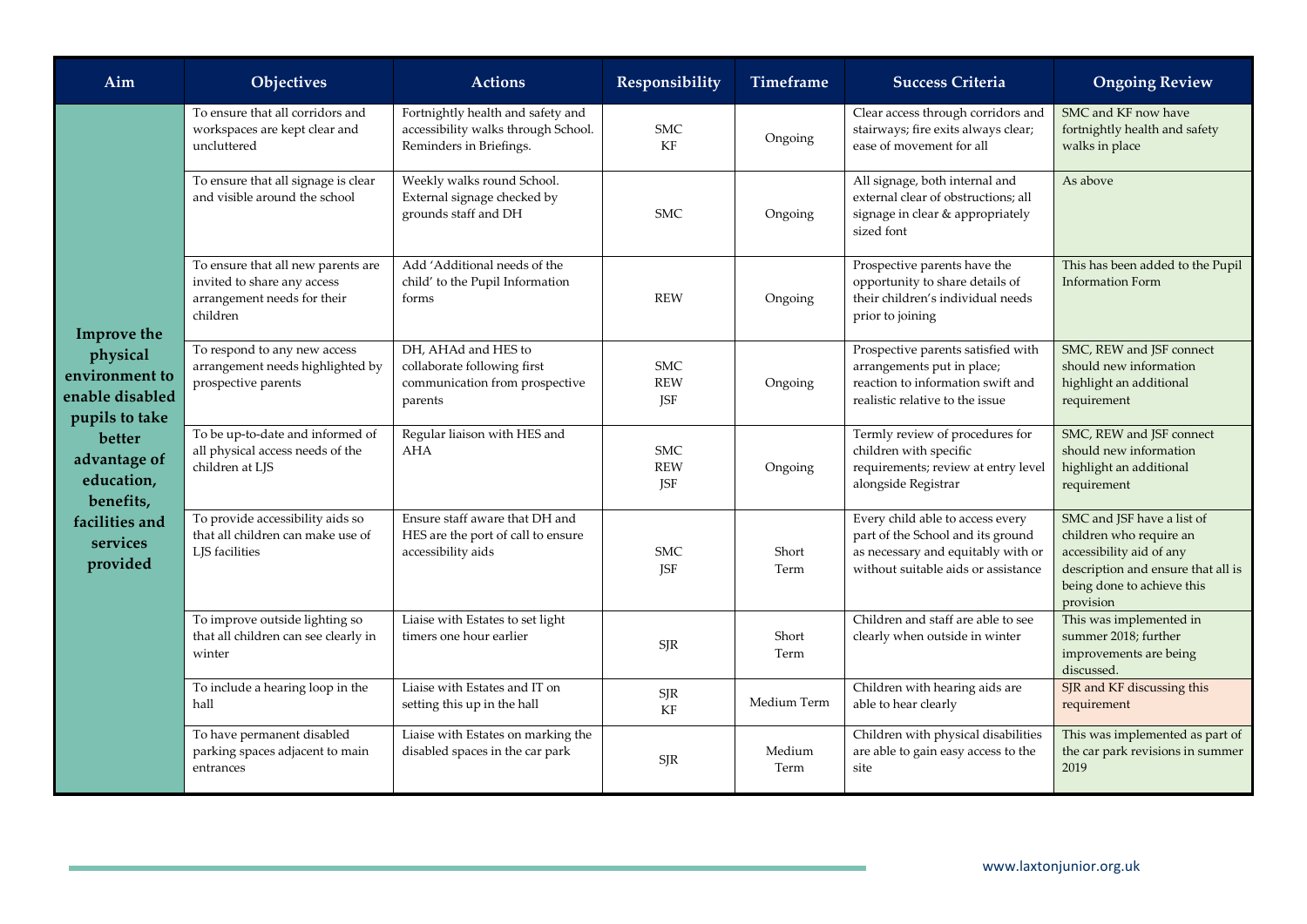| Aim                                                                               | Objectives                                                                                                           | <b>Actions</b>                                                                                                                                                                                   | Responsibility    | Timeframe      | <b>Success Criteria</b>                                                                                                                           | <b>Ongoing Review</b>                                                                                                                                                                                                              |
|-----------------------------------------------------------------------------------|----------------------------------------------------------------------------------------------------------------------|--------------------------------------------------------------------------------------------------------------------------------------------------------------------------------------------------|-------------------|----------------|---------------------------------------------------------------------------------------------------------------------------------------------------|------------------------------------------------------------------------------------------------------------------------------------------------------------------------------------------------------------------------------------|
| Improve the<br>availability of<br>accessible<br>information to<br>disabled pupils | To ensure all children are<br>positioned in their learning<br>environment so that they can<br>access all information | Ensure all Support Plans are up to<br>date and reflect positioning<br>requirements and all relevant staff<br>are made aware                                                                      | SAH<br><b>JSF</b> | Ongoing        | All children are positioned in<br>their learning environment so that<br>they can access all information                                           | JSF ensures Support Plans in place<br>for all children with additional<br>needs and that these are shared<br>with all teaching staff                                                                                               |
|                                                                                   | To develop our provision of<br>information in the light of new and<br>specific needs                                 | Update prospectus, information<br>booklet & website with new<br>information                                                                                                                      | <b>REW</b>        | Ongoing        | All children joining us from other<br>schools receive the individualised<br>support needed                                                        | This is updated in all published<br>materials                                                                                                                                                                                      |
|                                                                                   | To support parents understanding<br>of the curriculum so they can<br>support their children at home                  | Review information in the LJS<br>Information Booklet; include<br>calculations, EYFS and grammar<br>and spelling booklets; ensure<br>these documents are readily<br>accessible on the LJS website | <b>REW</b>        | Ongoing        | All parents have a full<br>understanding of the curriculum<br>in order that they may support<br>their children at home                            | Parent Information Booklet is<br>updated annually and new<br>requirements, where they exist,<br>are incorporated into the<br>guidance laid out there; new<br>website is developed which<br>contains up-to-date information<br>also |
|                                                                                   | To use matt lamination pouches for<br>display material                                                               | Request made to order only non-<br>reflective pouches in future; staff<br>informed of phasing out of<br>reflective pouches                                                                       | <b>SMC</b>        | Short<br>Term  | By September 2018, all pouches<br>used to be non-reflective; all<br>signage round School to be<br>replaced and updated by end<br>ST <sub>18</sub> | SMC has ensured that laminating<br>pouches are matt finish                                                                                                                                                                         |
|                                                                                   | To ensure that all handouts,<br>textbooks, worksheets are both<br>accessible                                         | Where required, all handouts,<br>textbooks, worksheets are<br>adapted to meet the needs of each<br>child                                                                                         | SAH<br>JSF        | Short<br>Term  | All handouts, textbooks,<br>worksheets are accessible to all                                                                                      | JSF has ensured dyslexia friendly<br>classrooms using coloured<br>overlays, different coloured paper<br>and books; Power Maths' fonts<br>and layout is dyslexia friendly;<br>JSF reviews regularly                                 |
|                                                                                   | To use standardised visual<br>timetables in all classrooms                                                           | SAH to formulate a suitable<br>standardised format and<br>distribute to all staff                                                                                                                | JSF               | Short<br>Term  | Standardised visual timetables in<br>all classrooms                                                                                               | JSF has shared resources for a<br>child-friendly timetable at eye-<br>height with all FTs; now<br>supporting implementation<br>following lockdown                                                                                  |
|                                                                                   | To have a range of accessibility<br>conscious reading material in the<br>library                                     | JSF to liaise with AFryatt to<br>ensure that large print and audio<br>books are available. Increase<br>Dyslexia-friendly resources, e.g.<br><b>Barrington Stoke Publishers</b>                   | JSF               | Medium<br>Term | A range of accessibility conscious<br>reading material available in the<br>library                                                                | JSF has ensured that large print<br>and audio options are available<br>from the library; dyslexia-friendly<br>resources available from<br><b>Educational Support department</b>                                                    |